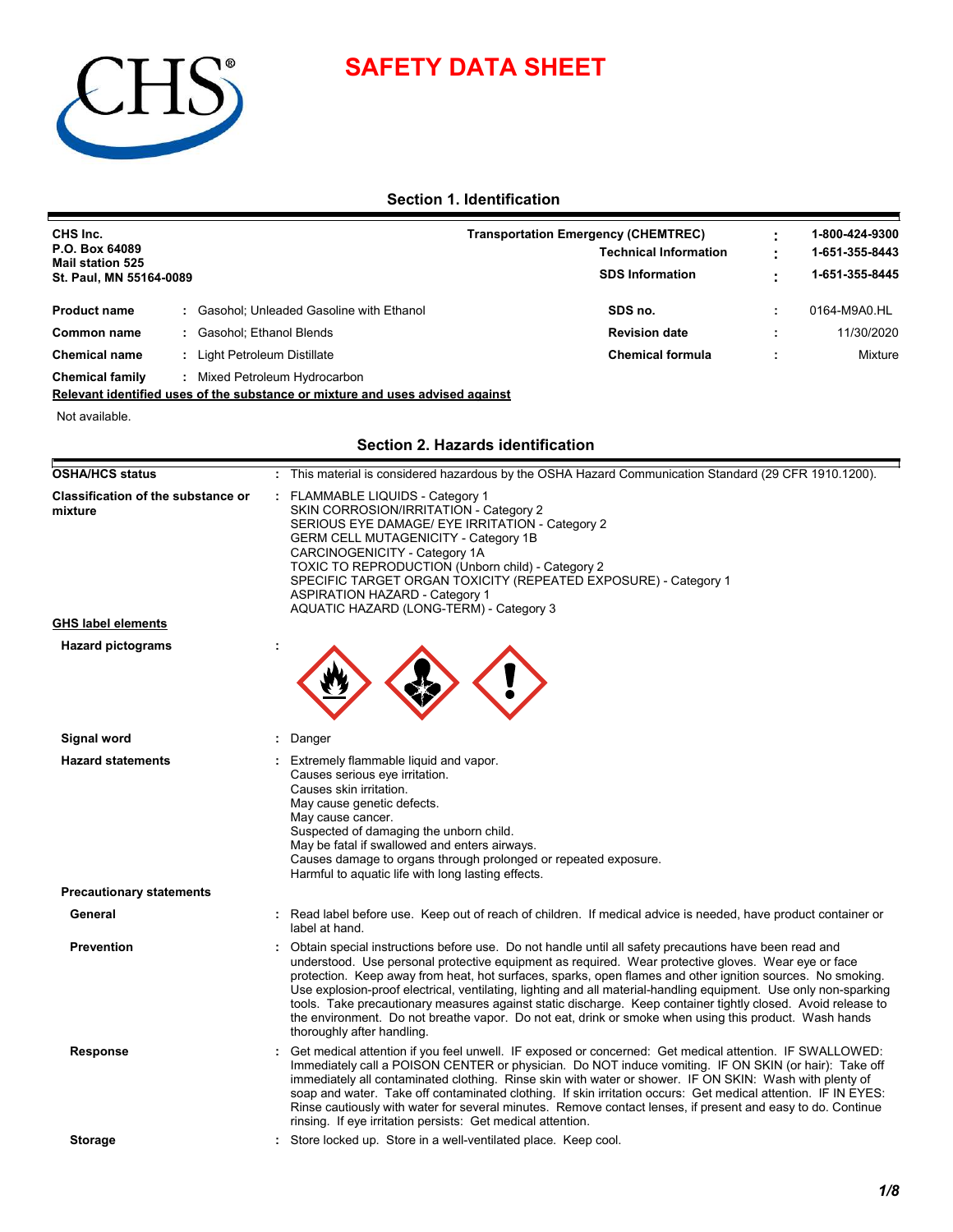#### **Gasohol; Unleaded Gasoline with Ethanol**

| <b>Disposal</b>                                      |             |         |   |                                                   |   | : Dispose of contents and container in accordance with all local, regional, national and international regulations. |
|------------------------------------------------------|-------------|---------|---|---------------------------------------------------|---|---------------------------------------------------------------------------------------------------------------------|
| Hazards not otherwise classified<br>(HNOC)           | None known. |         |   |                                                   |   |                                                                                                                     |
| Hazardous Material Information System (U.S.A.)       |             | Health: | 2 | Flammability:                                     |   | <b>Physical hazards: 0</b>                                                                                          |
| <b>National Fire Protection Association (U.S.A.)</b> |             | Health: |   | Flammability:                                     | 4 | Instantility: 0                                                                                                     |
|                                                      |             |         |   | Section 3. Composition/information on ingredients |   |                                                                                                                     |

| Substance/mixture             | : Mixture                    |
|-------------------------------|------------------------------|
| <b>Chemical name</b>          | : Light Petroleum Distillate |
| Other means of identification | Gasohol: Ethanol Blends      |

| ouier means or identification.<br><b>Production</b> , Ethanior Dichas |            |                   |
|-----------------------------------------------------------------------|------------|-------------------|
| Ingredient name                                                       | %          | <b>CAS number</b> |
| Gasoline, natural                                                     | $60 - 100$ | 8006-61-9         |
| Toluene                                                               | $10 - 30$  | 108-88-3          |
| Ethyl Alcohol                                                         | $5 - 10$   | 64-17-5           |
| Benzene                                                               | $5 - 10$   | 71-43-2           |
| 1,2,4-Trimethylbenzene                                                | 1 - 5      | 95-63-6           |
| Ethylbenzene                                                          | 1 - 5      | 100-41-4          |

Any concentration shown as a range is to protect confidentiality or is due to batch variation.

**There are no additional ingredients present which, within the current knowledge of the supplier and in the concentrations applicable, are classified as hazardous to health or the environment and hence require reporting in this section.**

**Occupational exposure limits, if available, are listed in Section 8.**

Е

# **Section 4. First aid measures**

| Description of necessary first aid measures        |                                                                                                                                                                                                                                                                                                                                                                                                            |
|----------------------------------------------------|------------------------------------------------------------------------------------------------------------------------------------------------------------------------------------------------------------------------------------------------------------------------------------------------------------------------------------------------------------------------------------------------------------|
| Eye contact                                        | If material comes in contact with the eyes, immediately wash the eyes with large amounts of water for 15<br>minutes, occasionally lifting the lower and upper lids. Get medical attention.                                                                                                                                                                                                                 |
| <b>Inhalation</b>                                  | If person breathes in large amounts of material, move the exposed person to fresh air at once. If breathing has<br>stopped, perform artificial respiration. Keep the person warm and at rest. Get medical attention as soon as<br>possible.                                                                                                                                                                |
| <b>Skin contact</b>                                | If the material comes in contact with the skin, wash the contaminated skin with soap and water promptly. If the<br>material penetrates through clothing, remove the clothing and wash the skin with soap and water promptly. If<br>irritation persists after washing, get medical attention immediately.                                                                                                   |
| Ingestion                                          | If material has been swallowed, do not induce vomiting. Get medical attention immediately.                                                                                                                                                                                                                                                                                                                 |
| Most important symptoms/effects, acute and delayed |                                                                                                                                                                                                                                                                                                                                                                                                            |
| Potential acute health effects                     |                                                                                                                                                                                                                                                                                                                                                                                                            |
| Eye contact                                        | : Causes serious eye irritation.                                                                                                                                                                                                                                                                                                                                                                           |
| Inhalation                                         | No known significant effects or critical hazards.                                                                                                                                                                                                                                                                                                                                                          |
| <b>Skin contact</b>                                | Causes skin irritation.                                                                                                                                                                                                                                                                                                                                                                                    |
| Ingestion                                          | May be fatal if swallowed and enters airways. Irritating to mouth, throat and stomach.                                                                                                                                                                                                                                                                                                                     |
| Over-exposure signs/symptoms                       |                                                                                                                                                                                                                                                                                                                                                                                                            |
| Eye contact                                        | : Adverse symptoms may include the following: pain or irritation, watering, redness.                                                                                                                                                                                                                                                                                                                       |
| <b>Inhalation</b>                                  | Adverse symptoms may include the following: respiratory tract irritation, coughing.                                                                                                                                                                                                                                                                                                                        |
| <b>Skin contact</b>                                | Adverse symptoms may include the following: irritation, redness.                                                                                                                                                                                                                                                                                                                                           |
| Ingestion                                          | : No known significant effects or critical hazards.                                                                                                                                                                                                                                                                                                                                                        |
|                                                    | Indication of immediate medical attention and special treatment needed, if necessary                                                                                                                                                                                                                                                                                                                       |
| Notes to physician                                 | : Treat symptomatically. Contact poison treatment specialist immediately if large quantities have been ingested<br>or inhaled.                                                                                                                                                                                                                                                                             |
| <b>Specific treatments</b>                         | No specific treatment.                                                                                                                                                                                                                                                                                                                                                                                     |
| <b>Protection of first-aiders</b>                  | No action shall be taken involving any personal risk or without suitable training. If it is suspected that fumes<br>are still present, the rescuer should wear an appropriate mask or self-contained breathing apparatus. It may<br>be dangerous to the person providing aid to give mouth-to-mouth resuscitation. Wash contaminated clothing<br>thoroughly with water before removing it, or wear gloves. |
| See toxicological information (Section 11)         |                                                                                                                                                                                                                                                                                                                                                                                                            |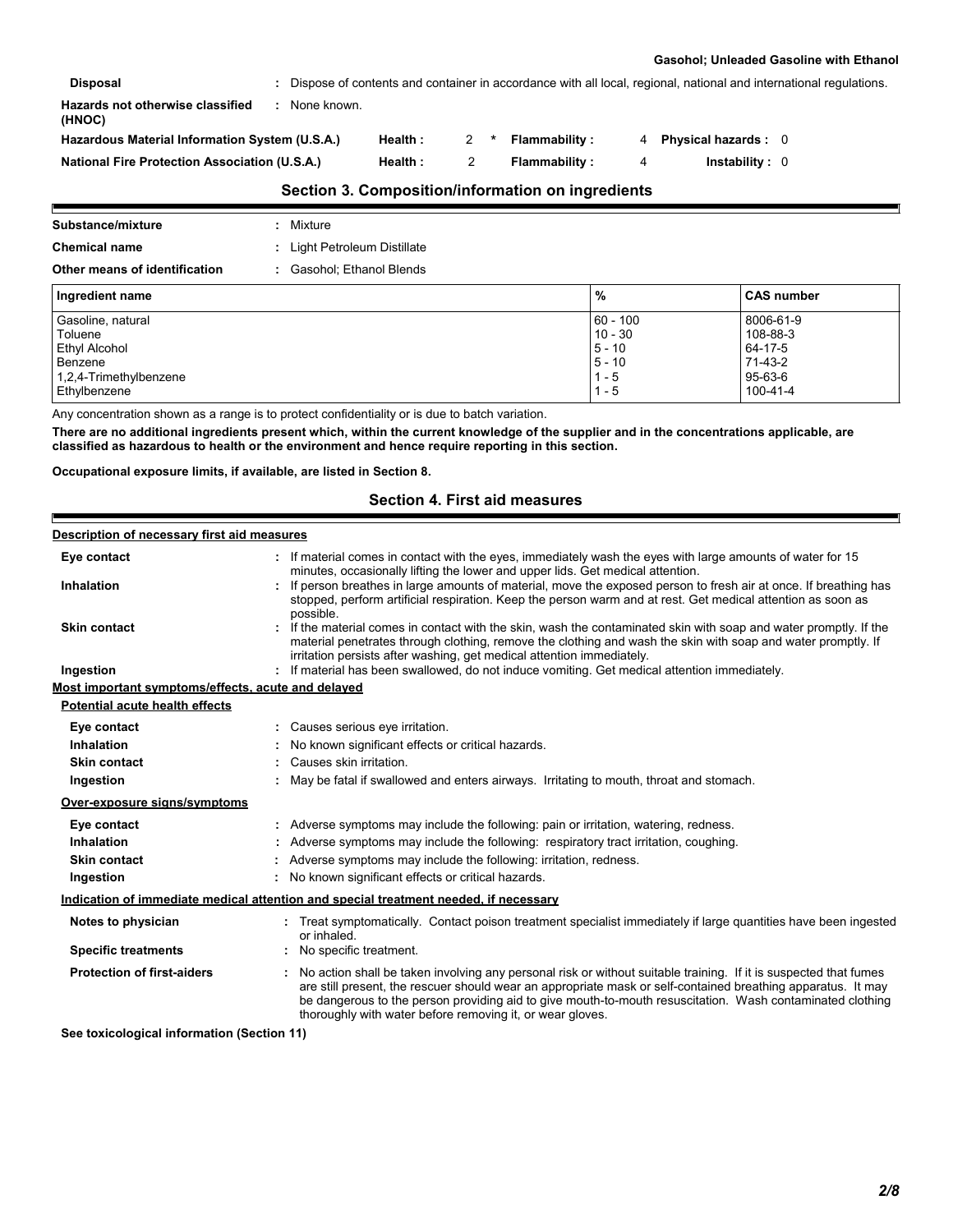# **Section 5. Fire-fighting measures**

| <b>Extinguishing media</b>                     |                                                                                                                                                                                                                                                                                                                                                                                                                                                                                                                                   |
|------------------------------------------------|-----------------------------------------------------------------------------------------------------------------------------------------------------------------------------------------------------------------------------------------------------------------------------------------------------------------------------------------------------------------------------------------------------------------------------------------------------------------------------------------------------------------------------------|
| Suitable extinguishing media                   | : Use dry chemical, $CO2$ , water spray (fog) or foam.                                                                                                                                                                                                                                                                                                                                                                                                                                                                            |
| Unsuitable extinguishing media                 | : Do not use water jet or water-based fire extinguishers.                                                                                                                                                                                                                                                                                                                                                                                                                                                                         |
| Specific hazards arising from the chemical     | : Highly volatile material. Flowing gasoline can be ignited by self-generated static electricity;<br>containers should be bonded and grounded. Vapors may travel along the ground to a source of<br>ignition (pilot light, heater, electric motor) some distance away. Containers, drums (even empty) can<br>explode when heat (welding, cutting, etc.) is applied.                                                                                                                                                               |
| Hazardous thermal decomposition products       | Decomposition products may include the following materials:<br>carbon dioxide<br>carbon monoxide                                                                                                                                                                                                                                                                                                                                                                                                                                  |
| Special protective actions for fire-fighters   | : Water may be ineffective on flames, but should be used to keep fire-exposed containers cool.<br>Large fires, such as tank fires, should be fought with caution. If possible, pump the contents from<br>the tank and keep adjoining structures cool and protect personnel. Avoid spreading burning liquid<br>with water used for cooling purposes. Do not flush down public sewers. The use of a self-<br>contained breathing apparatus and protective clothing is recommended for fire fighters. Avoid<br>inhalation of vapors. |
| Special protective equipment for fire-fighters | : Fire-fighters should wear appropriate protective equipment and self-contained breathing apparatus<br>(SCBA) with a full face-piece operated in positive pressure mode.                                                                                                                                                                                                                                                                                                                                                          |
|                                                | .                                                                                                                                                                                                                                                                                                                                                                                                                                                                                                                                 |

**Section 6. Accidental release measures**

### **Personal precautions, protective equipment and emergency procedures**

| For non-emergency personnel<br>Methods and materials for containment and cleaning up | : Keep unnecessary and unprotected personnel from entering. Avoid breathing vapor or mist. Provide adequate<br>ventilation. Wear appropriate respirator when ventilation is inadequate. Put on appropriate personal protective<br>equipment.                                                                                                                                                                                                             |
|--------------------------------------------------------------------------------------|----------------------------------------------------------------------------------------------------------------------------------------------------------------------------------------------------------------------------------------------------------------------------------------------------------------------------------------------------------------------------------------------------------------------------------------------------------|
| <b>Spill</b>                                                                         | : Contain with dikes or absorbent to prevent migration to sewers/streams. Take up small spill with dry chemical<br>absorbent; large spills may require pump or vacuum prior to absorbent. May require excavation of severely<br>contaminated soil.                                                                                                                                                                                                       |
|                                                                                      | Section 7. Handling and storage                                                                                                                                                                                                                                                                                                                                                                                                                          |
| <b>Precautions for safe handling</b>                                                 |                                                                                                                                                                                                                                                                                                                                                                                                                                                          |
| <b>Protective measures</b>                                                           | : Put on appropriate personal protective equipment (see Section 8). Do not get in eyes or on skin or clothing.<br>Do not breathe vapor or mist. Do not ingest. Use only with adequate ventilation. Wear appropriate respirator<br>when ventilation is inadequate.                                                                                                                                                                                        |
| Advice on general occupational<br>hygiene                                            | Eating, drinking and smoking should be prohibited in areas where this material is handled, stored and<br>processed. Workers should wash hands and face before eating, drinking and smoking.                                                                                                                                                                                                                                                              |
| Conditions for safe storage,<br>including any incompatibilities                      | : Do not store above the following temperature: $113^{\circ}$ C (235.4 $^{\circ}$ F). Odorous and toxic fumes may form from the<br>decomposition of this product if stored at excessive temperatures for extended periods of time. Store in<br>accordance with local regulations. Store in a dry, cool and well-ventilated area, away from incompatible<br>materials (see Section 10). Use appropriate containment to avoid environmental contamination. |

# **Section 8. Exposure controls/personal protection**

#### **Control parameters**

E

ľ

E

### **Occupational exposure limits**

| Ingredient name   | <b>Exposure limits</b>                   |
|-------------------|------------------------------------------|
| Gasoline, natural | OSHA PEL 1989 (United States, 3/1989).   |
|                   | STEL: 1500 mg/m <sup>3</sup> 15 minutes. |
|                   | STEL: 500 ppm 15 minutes.                |
|                   | TWA: 900 mg/m <sup>3</sup> 8 hours.      |
|                   | TWA: 300 ppm 8 hours.                    |
| Toluene           | NIOSH REL (United States, 10/2013).      |
|                   | STEL: 560 mg/m <sup>3</sup> 15 minutes.  |
|                   | STEL: 150 ppm 15 minutes.                |
|                   | TWA: 375 mg/m <sup>3</sup> 10 hours.     |
|                   | TWA: 100 ppm 10 hours.                   |
|                   | OSHA PEL Z2 (United States, 2/2013).     |
|                   | AMP: 500 ppm 10 minutes.                 |
|                   | CEIL: 300 ppm                            |
|                   | TWA: 200 ppm 8 hours.                    |
|                   | ACGIH TLV (United States, 4/2014).       |
|                   | TWA: 20 ppm 8 hours.                     |
| Ethyl Alcohol     | ACGIH TLV (United States, 6/2013).       |
|                   | STEL: 1000 ppm 15 minutes.               |
|                   | NIOSH REL (United States, 4/2013).       |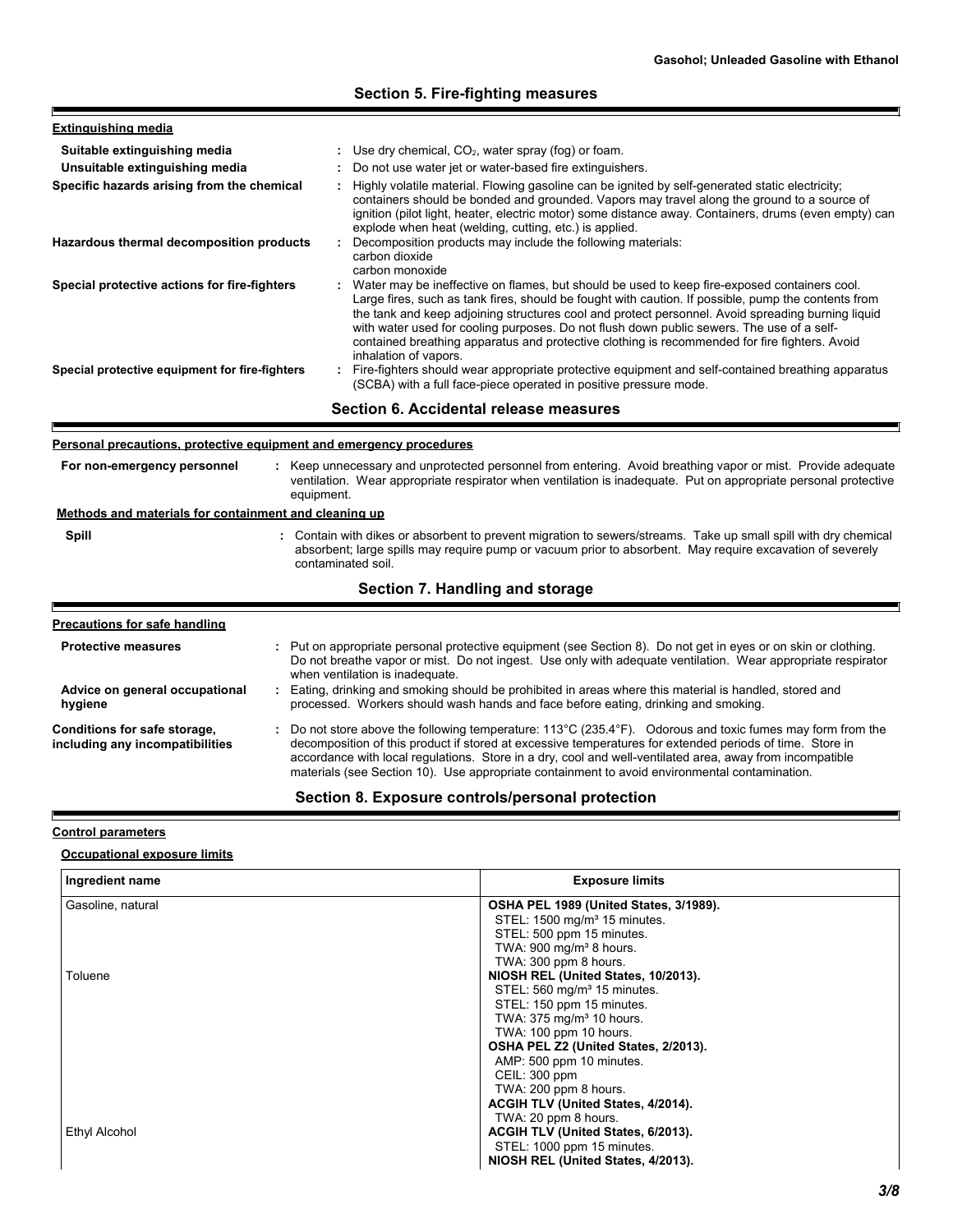| Benzene<br>1,2,4-Trimethylbenzene<br>Ethylbenzene |                                                       | TWA: 1900 mg/m <sup>3</sup> 10 hours.<br>TWA: 1000 ppm 10 hours.<br>OSHA PEL (United States, 2/2013).<br>TWA: 1900 mg/m <sup>3</sup> 8 hours.<br>TWA: 1000 ppm 8 hours.<br>ACGIH TLV (United States, 4/2014). Absorbed through skin.<br>STEL: 8 mg/m <sup>3</sup> 15 minutes.<br>STEL: 2.5 ppm 15 minutes.<br>TWA: $1.6 \text{ mg/m}^3$ 8 hours.<br>TWA: 0.5 ppm 8 hours.<br>NIOSH REL (United States, 10/2013).<br>STEL: 1 ppm 15 minutes.<br>TWA: 0.1 ppm 10 hours.<br>OSHA PEL (United States, 2/2013).<br>STEL: 5 ppm 15 minutes.<br>TWA: 1 ppm 8 hours.<br>OSHA PEL Z2 (United States, 2/2013).<br>AMP: 50 ppm 10 minutes.<br>CEIL: 25 ppm<br>TWA: 10 ppm 8 hours.<br>ACGIH TLV (United States, 4/2014).<br>TWA: $123 \text{ mg/m}^3$ 8 hours.<br>TWA: 25 ppm 8 hours.<br>NIOSH REL (United States, 10/2013).<br>TWA: 125 mg/m <sup>3</sup> 10 hours.<br>TWA: 25 ppm 10 hours.<br>OSHA PEL 1989 (United States, 3/1989).<br>TWA: 25 ppm 8 hours.<br>TWA: $125 \text{ mg/m}^3$ 8 hours.<br>ACGIH TLV (United States, 4/2014).<br>TWA: 20 ppm 8 hours.<br>NIOSH REL (United States, 10/2013).<br>STEL: 545 mg/m <sup>3</sup> 15 minutes.<br>STEL: 125 ppm 15 minutes.<br>TWA: 435 mg/m <sup>3</sup> 10 hours.<br>TWA: 100 ppm 10 hours.<br>OSHA PEL (United States, 2/2013).<br>TWA: $435 \text{ mg/m}^3$ 8 hours. |  |
|---------------------------------------------------|-------------------------------------------------------|-----------------------------------------------------------------------------------------------------------------------------------------------------------------------------------------------------------------------------------------------------------------------------------------------------------------------------------------------------------------------------------------------------------------------------------------------------------------------------------------------------------------------------------------------------------------------------------------------------------------------------------------------------------------------------------------------------------------------------------------------------------------------------------------------------------------------------------------------------------------------------------------------------------------------------------------------------------------------------------------------------------------------------------------------------------------------------------------------------------------------------------------------------------------------------------------------------------------------------------------------------------------------------------------------------------------------|--|
| Appropriate engineering controls                  | : Use only with adequate ventilation.                 | TWA: 100 ppm 8 hours.                                                                                                                                                                                                                                                                                                                                                                                                                                                                                                                                                                                                                                                                                                                                                                                                                                                                                                                                                                                                                                                                                                                                                                                                                                                                                                 |  |
| Environmental exposure controls                   | requirements of environmental protection legislation. | : Emissions from ventilation or work process equipment should be checked to ensure they comply with the                                                                                                                                                                                                                                                                                                                                                                                                                                                                                                                                                                                                                                                                                                                                                                                                                                                                                                                                                                                                                                                                                                                                                                                                               |  |
| <u>Individual protection measures</u>             |                                                       |                                                                                                                                                                                                                                                                                                                                                                                                                                                                                                                                                                                                                                                                                                                                                                                                                                                                                                                                                                                                                                                                                                                                                                                                                                                                                                                       |  |
| <b>Hygiene measures</b>                           | to the workstation location.                          | : Wash hands, forearms and face thoroughly after handling chemical products, before eating, smoking and using<br>the lavatory and at the end of the working period. Ensure that eyewash stations and safety showers are close                                                                                                                                                                                                                                                                                                                                                                                                                                                                                                                                                                                                                                                                                                                                                                                                                                                                                                                                                                                                                                                                                         |  |
| <b>Eye/face protection</b>                        |                                                       | : Recommended: Splash goggles and a face shield, where splash hazard exists.                                                                                                                                                                                                                                                                                                                                                                                                                                                                                                                                                                                                                                                                                                                                                                                                                                                                                                                                                                                                                                                                                                                                                                                                                                          |  |
| <b>Skin protection</b><br><b>Hand protection</b>  | : 4 - 8 hours (breakthrough time): Nitrile gloves.    |                                                                                                                                                                                                                                                                                                                                                                                                                                                                                                                                                                                                                                                                                                                                                                                                                                                                                                                                                                                                                                                                                                                                                                                                                                                                                                                       |  |
| <b>Body protection</b>                            | : Recommended: Long sleeved coveralls.                |                                                                                                                                                                                                                                                                                                                                                                                                                                                                                                                                                                                                                                                                                                                                                                                                                                                                                                                                                                                                                                                                                                                                                                                                                                                                                                                       |  |
| Other skin protection                             | : Recommended: Impervious boots.                      |                                                                                                                                                                                                                                                                                                                                                                                                                                                                                                                                                                                                                                                                                                                                                                                                                                                                                                                                                                                                                                                                                                                                                                                                                                                                                                                       |  |
| <b>Respiratory protection</b>                     | filter.                                               | If ventilation is inadequate, use a NIOSH-certified respirator with an organic vapor cartridge and P95 particulate                                                                                                                                                                                                                                                                                                                                                                                                                                                                                                                                                                                                                                                                                                                                                                                                                                                                                                                                                                                                                                                                                                                                                                                                    |  |

|  | Section 9. Physical and chemical properties |  |
|--|---------------------------------------------|--|
|--|---------------------------------------------|--|

| <b>Appearance</b>     |                                               | <b>Relative density</b>             |    | $: 0.68 \text{ to } 0.78$                                          |
|-----------------------|-----------------------------------------------|-------------------------------------|----|--------------------------------------------------------------------|
| <b>Physical state</b> | : Liguid.                                     | <b>Evaporation rate</b>             |    | : Slower.                                                          |
| Color                 | Reddish golden brown.                         | <b>Solubility</b>                   | t. | Insoluble in the following materials: cold water<br>and hot water. |
| Odor                  | Gasoline<br>÷                                 | Solubility in water                 |    | : Negligible.                                                      |
| Odor threshold        | $: 10$ ppm                                    | Partition coefficient: n-           |    | : Not available.                                                   |
| pH                    | Not available.<br>$\blacksquare$              | octanol/water                       |    |                                                                    |
| <b>Melting point</b>  | Not available.<br>٠                           | Auto-ignition<br>temperature        |    | : 257.22 to 454.44 °C (495 to 850 °F)                              |
| <b>Boiling point</b>  | 26.66°C (80°F)<br>÷                           | <b>Decomposition</b><br>temperature |    | : Not available.                                                   |
| <b>Flash point</b>    | : Closed cup: -45°C (-49°F) [Pensky-Martens.] | <b>SADT</b>                         | ٠. | Not available.                                                     |
|                       |                                               | <b>Viscosity</b>                    |    | : Not available.                                                   |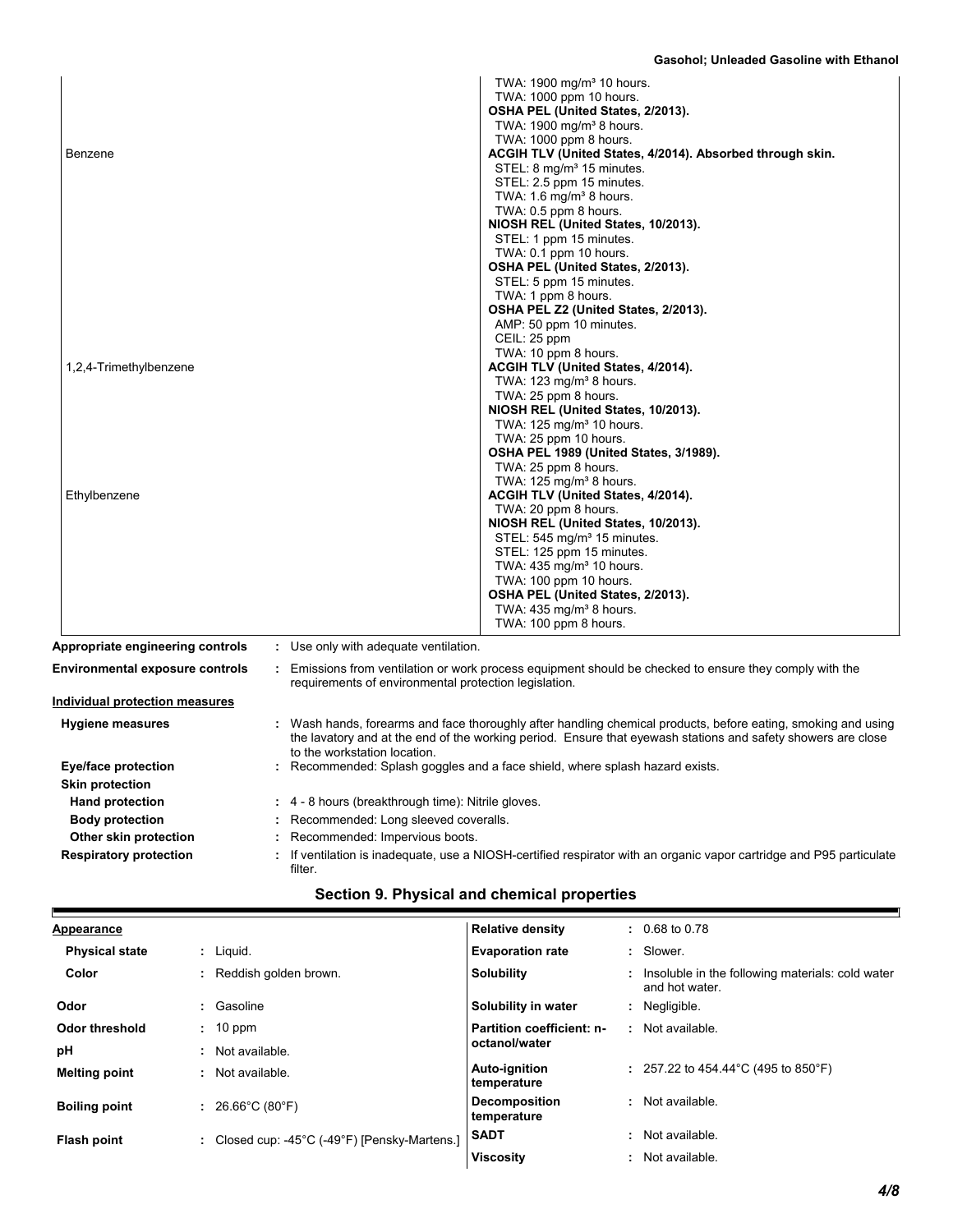| <b>Flammability</b><br>Lower and upper<br>explosive (flammable)<br>limits | : Not available.<br>: Lower: $1.4\%$<br>Upper: 7.6% | : 53.3 kPa (400 mm Hg) (68°F)<br>Vapor pressure<br>Vapor density<br>: 3 to 4 [Air = 1]                                                                                                                                                  |
|---------------------------------------------------------------------------|-----------------------------------------------------|-----------------------------------------------------------------------------------------------------------------------------------------------------------------------------------------------------------------------------------------|
|                                                                           |                                                     | Section 10. Stability and reactivity                                                                                                                                                                                                    |
| Reactivity                                                                |                                                     | : No specific test data related to reactivity available for this product or its ingredients.                                                                                                                                            |
| <b>Chemical stability</b>                                                 | : The product is stable.                            |                                                                                                                                                                                                                                         |
| Possibility of hazardous reactions                                        |                                                     | : Under normal conditions of storage and use, hazardous reactions will not occur.                                                                                                                                                       |
| <b>Conditions to avoid</b>                                                |                                                     | : Avoid all possible sources of ignition (spark or flame). Do not pressurize, cut, weld, braze, solder, drill, grind or<br>expose containers to heat or sources of ignition. Do not allow vapor to accumulate in low or confined areas. |
| Incompatible materials                                                    |                                                     | : Reactive or incompatible with the following materials: oxidizing materials, acids and alkalis.                                                                                                                                        |
| <b>Hazardous decomposition products</b>                                   |                                                     | Under normal conditions of storage and use, hazardous decomposition products should not be produced.                                                                                                                                    |

# **Section 11. Toxicological information**

#### **Information on toxicological effects**

# **Acute toxicity**

E

| Product/ingredient name | Result                       | <b>Species</b> | <b>Dose</b>              | <b>Exposure</b> |
|-------------------------|------------------------------|----------------|--------------------------|-----------------|
| Toluene                 | <b>LC50 Inhalation Vapor</b> | Rat            | 49 $q/m3$                | 4 hours         |
|                         | LD50 Oral                    | Rat            | 636 mg/kg                |                 |
| Ethyl Alcohol           | <b>LC50 Inhalation Vapor</b> | Rat            | 124700 mg/m <sup>3</sup> | 4 hours         |
|                         | LD50 Oral                    | Rat            | 7 g/kg                   |                 |
| Benzene                 | LD50 Oral                    | Rat            | 930 mg/kg                |                 |
| 1,2,4-Trimethylbenzene  | <b>LC50 Inhalation Vapor</b> | Rat            | 18000 mg/m <sup>3</sup>  | 4 hours         |
|                         | LD50 Oral                    | Rat            | $5$ g/kg                 |                 |
| Ethylbenzene            | LD50 Dermal                  | Rabbit         | >5000 mg/kg              |                 |
|                         | LD50 Oral                    | Rat            | 3500 mg/kg               |                 |

### **Irritation/Corrosion**

| Product/ingredient name | Result                   | <b>Species</b> | <b>Score</b> | <b>Exposure</b>   | <b>Observation</b> |
|-------------------------|--------------------------|----------------|--------------|-------------------|--------------------|
| Gasoline, natural       | Eyes - Mild irritant     | Human          |              | 8 hours 140 ppm   |                    |
|                         | Eyes - Moderate irritant | Man            |              | 1 hours 500 ppm   |                    |
| Toluene                 | Eyes - Mild irritant     | Rabbit         |              | $0.5$ minutes 100 |                    |
|                         |                          |                |              | mq                |                    |
|                         | Skin - Moderate irritant | Rabbit         |              | 24 hours 20 mg    |                    |
|                         | Eyes - Mild irritant     | Rabbit         |              | 870 µg            |                    |
|                         | Eyes - Severe irritant   | Rabbit         |              | 24 hours 2 mg     |                    |
|                         | Skin - Mild irritant     | Pig            |              | 24 hours 250 µL   |                    |
|                         | Skin - Mild irritant     | Rabbit         |              | 435 ma            |                    |
|                         | Skin - Moderate irritant | Rabbit         |              | 500 mg            |                    |
| <b>Ethyl Alcohol</b>    | Eyes - Moderate irritant | Rabbit         |              | 100 $\mu$ L       |                    |
|                         | Skin - Moderate irritant | Rabbit         |              | 24 hours 20 mg    |                    |
|                         | Eyes - Mild irritant     | Rabbit         |              | 24 hours 500 mg   |                    |
|                         | Eyes - Moderate irritant | Rabbit         |              | 0.066666667       |                    |
|                         |                          |                |              | minutes 100 mg    |                    |
|                         | Eyes - Severe irritant   | Rabbit         |              | 500 mg            |                    |
|                         | Skin - Mild irritant     | Rabbit         |              | 400 mg            |                    |
| Benzene                 | Eyes - Moderate irritant | Rabbit         |              | 88 mg             |                    |
|                         | Skin - Moderate irritant | Rabbit         |              | 24 hours 20 mg    |                    |
|                         | Eyes - Severe irritant   | Rabbit         |              | 24 hours 2 mg     |                    |
|                         | Skin - Mild irritant     | Rat            |              | 8 hours 60 µL     |                    |
|                         | Skin - Mild irritant     | Rabbit         |              | 24 hours 15 mg    |                    |
| Ethylbenzene            | Eyes - Severe irritant   | Rabbit         |              | 500 mg            |                    |
|                         | Skin - Mild irritant     | Rabbit         |              | 24 hours 15 mg    |                    |

### **Sensitization**

**Skin :** There is no data available. **Respiratory :** There is no data available. There is no data available.

**Mutagenicity**

There is no data available.

**Carcinogenicity**

**Classification**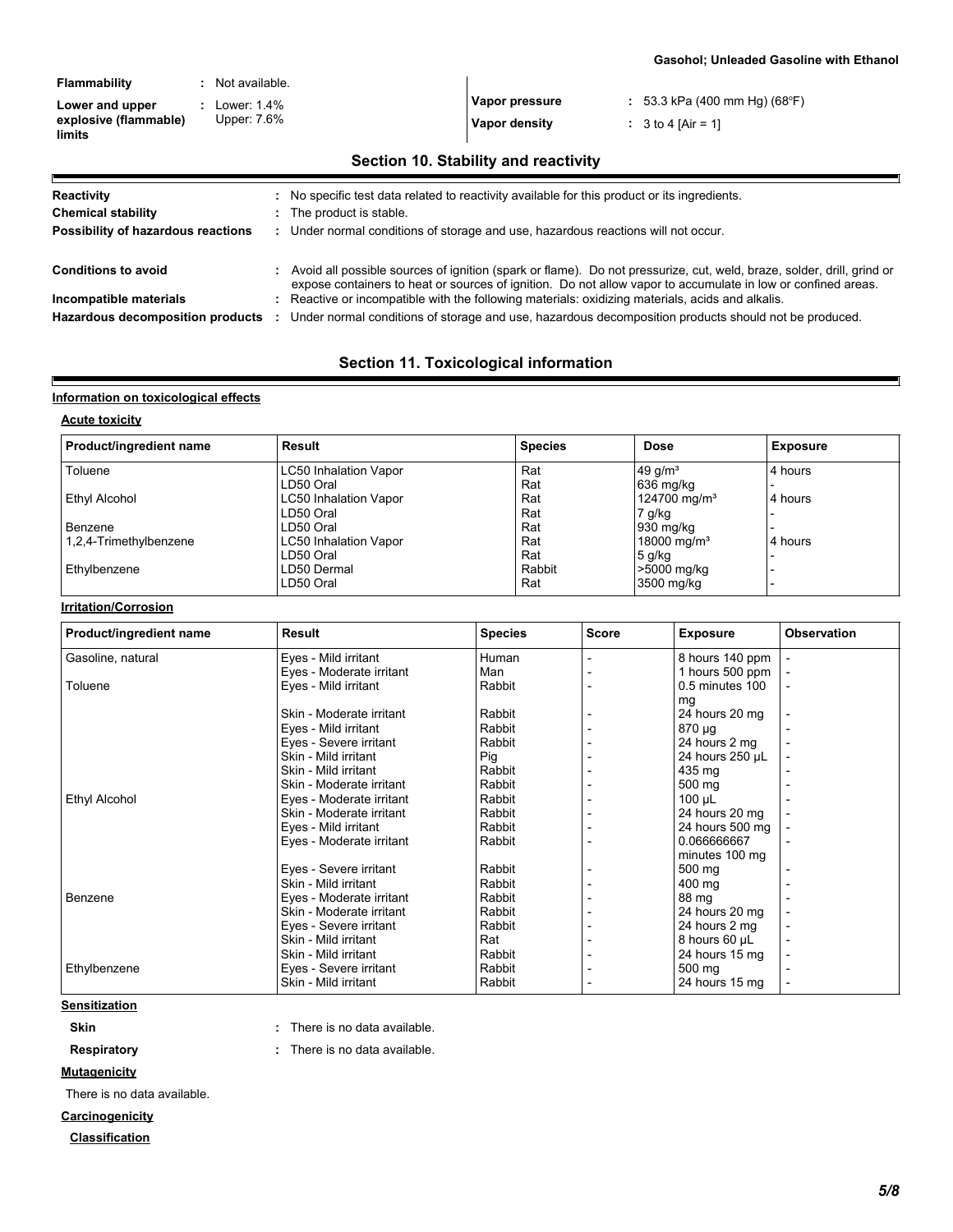| <b>Product/ingredient name</b>                          | <b>OSHA</b> | <b>IARC</b>    | <b>NTP</b>                      |
|---------------------------------------------------------|-------------|----------------|---------------------------------|
| Gasoline, natural<br>Toluene<br>Benzene<br>Ethylbenzene |             | 2B<br>-3<br>2B | Known to be a human carcinogen. |

#### **Reproductive toxicity**

There is no data available.

### **Teratogenicity**

There is no data available.

#### **Specific target organ toxicity (single exposure)**

| <b>Name</b>                                        | Category                 | Route of exposure                  | <b>Target organs</b>                             |
|----------------------------------------------------|--------------------------|------------------------------------|--------------------------------------------------|
| Toluene<br>1,2,4-Trimethylbenzene                  | Category 3<br>Category 3 | Not applicable.<br>Not applicable. | Narcotic effects<br>Respiratory tract irritation |
| Specific target organ toxicity (repeated exposure) |                          |                                    |                                                  |

| Name    | Category   | l Route of exposure | <b>Target organs</b> |
|---------|------------|---------------------|----------------------|
| Toluene | Category 2 | Not determined      | Not determined       |
| Benzene | Category   | Not determined      | Not determined       |

#### **Aspiration hazard**

| <b>Name</b>       | <b>Result</b>                         |
|-------------------|---------------------------------------|
| Gasoline, natural | <b>ASPIRATION HAZARD - Category 1</b> |
| Toluene           | <b>ASPIRATION HAZARD - Category 1</b> |
| Benzene           | <b>ASPIRATION HAZARD - Category 1</b> |

**Information on the likely routes of :** Dermal contact. Eye contact. Inhalation. Ingestion. **exposure**

# **Section 12. Ecological information**

| Product/ingredient name | Result                                    | <b>Species</b>                                                         | <b>Exposure</b> |
|-------------------------|-------------------------------------------|------------------------------------------------------------------------|-----------------|
| Gasoline, natural       | Acute EC50 17.5 mg/L Marine water         | Crustaceans - Artemia sp. - Nauplii                                    | 48 hours        |
|                         | Acute EC50 1.5 mg/L Marine water          | Daphnia - Daphnia magna - Neonate                                      | 48 hours        |
| Toluene                 | Acute EC50 433 ppm Marine water           | Algae - Skeletonema costatum                                           | 96 hours        |
|                         | Acute EC50 12500 µg/L Fresh water         | Algae - Pseudokirchneriella subcapitata                                | 72 hours        |
|                         | Acute EC50 11600 µg/L Fresh water         | Crustaceans - Gammarus<br>pseudolimnaeus - Adult                       | 48 hours        |
|                         | Acute EC50 6000 µg/L Fresh water          | Daphnia - Daphnia magna - Juvenile<br>(Fledgling, Hatchling, Weanling) | 48 hours        |
|                         | Acute LC50 5500 µg/L Fresh water          | Fish - Oncorhynchus kisutch - Fry                                      | 96 hours        |
|                         | Chronic NOEC 500000 µg/L Fresh water      | Algae - Pseudokirchneriella subcapitata                                | 96 hours        |
|                         | Chronic NOEC 1000 µg/L Fresh water        | Daphnia - Daphnia magna                                                | 21 days         |
| Ethyl Alcohol           | Acute EC50 17.921 mg/L Marine water       | Algae - Ulva pertusa                                                   | 96 hours        |
|                         | Acute EC50 2000 µg/L Fresh water          | Daphnia - Daphnia magna                                                | 48 hours        |
|                         | Acute LC50 25500 µg/L Marine water        | Crustaceans - Artemia franciscana -<br>Larvae                          | 48 hours        |
|                         | Acute LC50 42000 µg/L Fresh water         | Fish - Oncorhynchus mykiss                                             | 4 days          |
|                         | Chronic NOEC 4.995 mg/L Marine water      | Algae - Ulva pertusa                                                   | 96 hours        |
|                         | Chronic NOEC 0.375 ul/L Fresh water       | Fish - Gambusia holbrooki - Larvae                                     | 12 weeks        |
| Benzene                 | Acute EC50 29000 µg/L Fresh water         | Algae - Pseudokirchneriella subcapitata                                | 72 hours        |
|                         | Acute EC50 1360000 µg/L Fresh water       | Algae - Scenedesmus abundans                                           | 96 hours        |
|                         | Acute EC50 9230 µg/L Fresh water          | Daphnia - Daphnia magna - Neonate                                      | 48 hours        |
|                         | Acute LC50 21000 µg/L Marine water        | Crustaceans - Artemia salina - Nauplii                                 | 48 hours        |
|                         | Acute LC50 5.28 ul/L Fresh water          | Fish - Oncorhynchus gorbuscha - Fry                                    | 96 hours        |
|                         | Chronic NOEC 1.5 to 5.4 ul/L Marine water | Fish - Morone saxatilis - Juvenile<br>(Fledgling, Hatchling, Weanling) | 4 weeks         |
| 1,2,4-Trimethylbenzene  | Acute LC50 4910 µg/L Marine water         | Crustaceans - Elasmopus pectenicrus -<br>Adult                         | 48 hours        |
|                         | Acute LC50 22.4 mg/L Fresh water          | Fish - Tilapia zillii                                                  | 96 hours        |
| Ethylbenzene            | Acute EC50 4600 µg/L Fresh water          | Algae - Pseudokirchneriella subcapitata                                | 72 hours        |
|                         | Acute EC50 3600 µg/L Fresh water          | Algae - Pseudokirchneriella subcapitata                                | 96 hours        |
|                         | Acute EC50 2970 µg/L Fresh water          | Daphnia - Daphnia magna - Neonate                                      | 48 hours        |
|                         | Acute LC50 5200 µg/L Marine water         | Crustaceans - Americamysis bahia                                       | 48 hours        |
|                         | Acute LC50 4200 µg/L Fresh water          | Fish - Oncorhynchus mykiss                                             | 96 hours        |
|                         | Chronic NOEC 1000 µg/L Fresh water        | Algae - Pseudokirchneriella subcapitata                                | 96 hours        |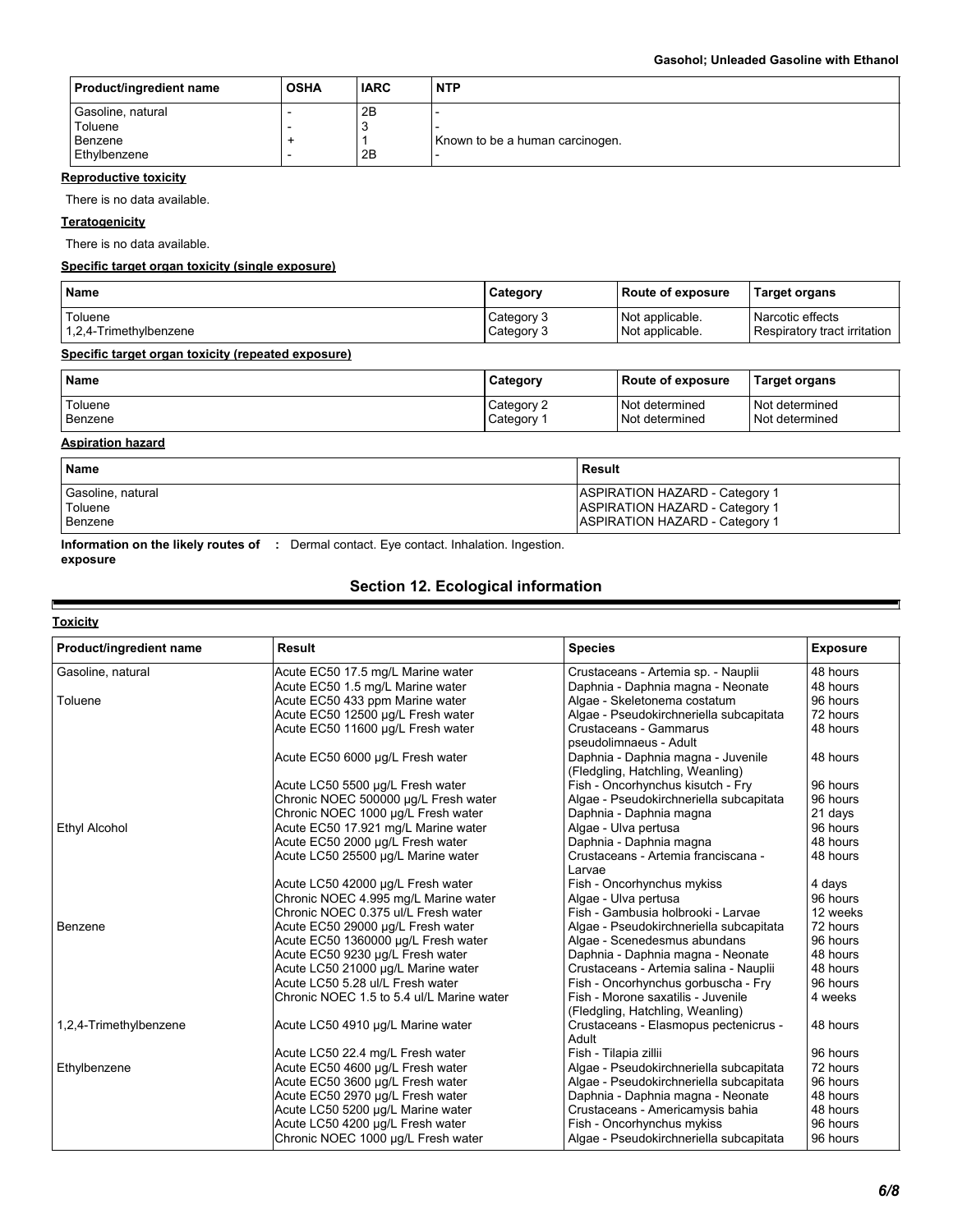#### **Persistence and degradability**

There is no data available.

#### **Bioaccumulative potential**

| Product/ingredient name                                                                                                                                                     | $LogP_{ow}$                            |                                                                    |          | <b>BCF</b><br><b>Potential</b>                                                                                                                                                     |                                                                                                              |                                         |              |  |
|-----------------------------------------------------------------------------------------------------------------------------------------------------------------------------|----------------------------------------|--------------------------------------------------------------------|----------|------------------------------------------------------------------------------------------------------------------------------------------------------------------------------------|--------------------------------------------------------------------------------------------------------------|-----------------------------------------|--------------|--|
| Gasoline, natural<br>Toluene<br>Ethyl Alcohol<br>Benzene<br>1,2,4-Trimethylbenzene<br>Ethylbenzene                                                                          | 2.73<br>$-0.32$<br>2.13<br>3.63<br>3.6 |                                                                    |          | 10 to 2500<br>90<br>11<br>243                                                                                                                                                      |                                                                                                              | high<br>low<br>low<br>low<br>low<br>low |              |  |
| <b>Mobility in soil</b>                                                                                                                                                     |                                        |                                                                    |          |                                                                                                                                                                                    |                                                                                                              |                                         |              |  |
| Soil/water partition coefficient (Koc)<br>Other adverse effects                                                                                                             |                                        | : There is no data available.                                      |          |                                                                                                                                                                                    |                                                                                                              |                                         |              |  |
|                                                                                                                                                                             |                                        | No known significant effects or critical hazards.                  |          | <b>Section 13. Disposal considerations</b>                                                                                                                                         |                                                                                                              |                                         |              |  |
| <b>Disposal methods</b>                                                                                                                                                     |                                        |                                                                    |          |                                                                                                                                                                                    | Disposal of this product, solutions and any by-products should comply with the requirements of environmental |                                         |              |  |
|                                                                                                                                                                             |                                        |                                                                    |          |                                                                                                                                                                                    | protection and waste disposal legislation and any regional local authority requirements.                     |                                         |              |  |
|                                                                                                                                                                             |                                        |                                                                    |          | <b>Section 14. Transport information</b>                                                                                                                                           |                                                                                                              |                                         |              |  |
| <b>DOT IDENTIFICATION NUMBER UN1203</b>                                                                                                                                     | DOT proper shipping name               |                                                                    |          | GASOLINE (Gasoline, natural, Toluene). Marine pollutant<br>(Gasoline, natural) RQ (Benzene, Toluene)                                                                               |                                                                                                              |                                         |              |  |
| <b>DOT Hazard Class(es)</b><br>3                                                                                                                                            |                                        | <b>PG</b><br>- 1                                                   |          |                                                                                                                                                                                    |                                                                                                              | <b>DOT EMER. RESPONSE GUIDE NO. 128</b> |              |  |
|                                                                                                                                                                             |                                        |                                                                    |          | Section 15. Regulatory information                                                                                                                                                 |                                                                                                              |                                         |              |  |
| <b>U.S. Federal regulations</b>                                                                                                                                             |                                        |                                                                    |          | : TSCA 8(a) CDR Exempt/Partial exemption: Not determined<br>Clean Water Act (CWA) 307: Toluene; Benzene; Ethylbenzene<br>Clean Water Act (CWA) 311: Toluene; Benzene; Ethylbenzene | United States inventory (TSCA 8b): All components are listed or exempted.                                    |                                         |              |  |
| <b>Clean Air Act Section 602 Class I Substances</b><br><b>Clean Air Act Section 602 Class II Substances</b><br>Clean Air Act Section 112(b) Hazardous Air Pollutants (HAPs) |                                        | : Not listed<br>: Not listed                                       | : Listed |                                                                                                                                                                                    | <b>DEA List I Chemicals (Precursor Chemicals)</b><br><b>DEA List II Chemicals (Essential Chemicals)</b>      | : Listed                                | : Not listed |  |
| <b>SARA 302/304</b>                                                                                                                                                         |                                        |                                                                    |          |                                                                                                                                                                                    |                                                                                                              |                                         |              |  |
| <b>Composition/information on ingredients</b>                                                                                                                               |                                        |                                                                    |          |                                                                                                                                                                                    |                                                                                                              |                                         |              |  |
| No products were found.                                                                                                                                                     |                                        |                                                                    |          |                                                                                                                                                                                    |                                                                                                              |                                         |              |  |
| <b>SARA 304 RQ</b>                                                                                                                                                          | : Not applicable.                      |                                                                    |          |                                                                                                                                                                                    |                                                                                                              |                                         |              |  |
| <b>SARA 311/312</b>                                                                                                                                                         |                                        |                                                                    |          |                                                                                                                                                                                    |                                                                                                              |                                         |              |  |
| <b>Hazard classifications</b>                                                                                                                                               | Fire hazard                            | Immediate (acute) health hazard<br>Delayed (chronic) health hazard |          |                                                                                                                                                                                    |                                                                                                              |                                         |              |  |
| <b>Composition/information on ingredients</b>                                                                                                                               |                                        |                                                                    |          |                                                                                                                                                                                    |                                                                                                              |                                         |              |  |
| Name                                                                                                                                                                        |                                        | %                                                                  | Fire     | <b>Sudden</b>                                                                                                                                                                      | <b>Reactive</b>                                                                                              | <b>Immediate</b>                        | Delayed      |  |

| ,,,,,,,,,,,            | 70         | .<br>hazard | <b>OUUUUI</b><br>release of<br>pressure | RGUOUVU | www.<br>(acute) health<br>hazard | <b>Delayeu</b><br>(chronic)<br>l health hazard |
|------------------------|------------|-------------|-----------------------------------------|---------|----------------------------------|------------------------------------------------|
| Gasoline, natural      | $60 - 100$ | No.         | No.                                     | No.     | No.                              | Yes.                                           |
| Toluene                | $10 - 30$  | Yes.        | No.                                     | No.     | Yes.                             | Yes.                                           |
| <b>Ethyl Alcohol</b>   | $5 - 10$   | Yes.        | No.                                     | No.     | Yes.                             | No.                                            |
| Benzene                | $5 - 10$   | Yes.        | No.                                     | No.     | Yes.                             | Yes.                                           |
| 1,2,4-Trimethylbenzene | - 5        | Yes.        | No.                                     | No.     | Yes.                             | No.                                            |
| Ethylbenzene           | - 5        | Yes.        | No.                                     | No.     | Yes.                             | Yes.                                           |

**SARA 313**

This product (does/not) contain toxic chemicals subject to the reporting requirements of SARA Section 313 of the Emergency Planning and Community Right-To-Know Act of 1986 and of 40 CFR 372. **:**